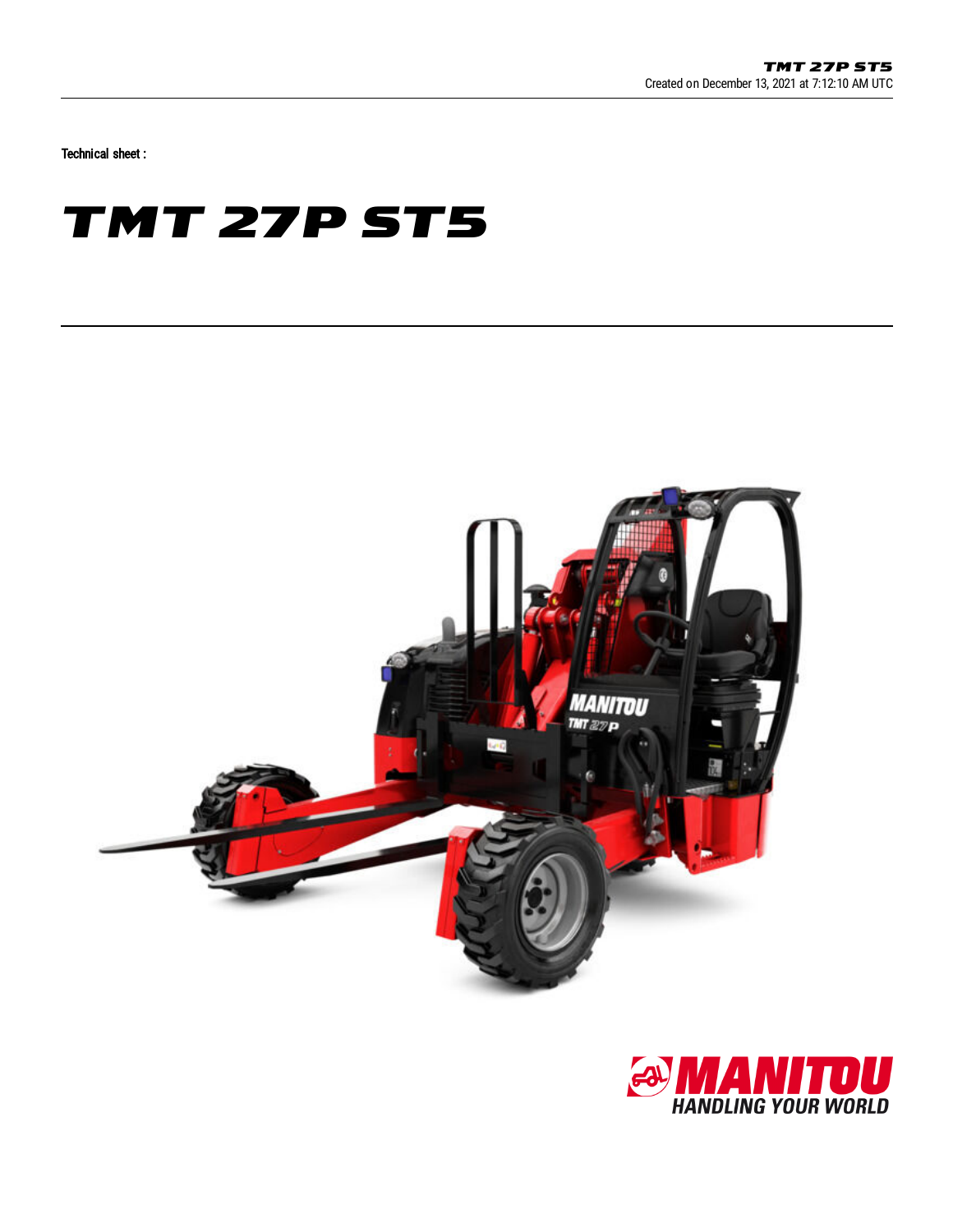|       | <b>Technical characteristics</b>                                |                | <b>Metric</b>                        |
|-------|-----------------------------------------------------------------|----------------|--------------------------------------|
| 1.1   | Manufacturer                                                    |                | MANITOU                              |
| 1.2   | Model Name                                                      |                | <b>TMT 27P ST5</b>                   |
| 1.2.1 | Reach out equipment                                             |                | Telescopic boom                      |
| 1.3   | Power source                                                    |                | Diesel                               |
| 1.4   | Operator type                                                   |                | Seated                               |
| 1.5   | Max. capacity                                                   | Q              | 2700 kg                              |
| 1.6   | Load centre of gravity                                          | C              | 500 mm                               |
| 1.8   | Load distance, centre of drive axle to fork                     | X              | $-505$ mm                            |
| 1.9   | Wheelbase                                                       | y              | 1921 mm                              |
|       | Weight                                                          |                |                                      |
| 2.1   | Service weight                                                  |                | 2720 kg                              |
| 2.2   | Weight on front axle (laden) / rear axle (laden)                |                | 4090 kg / 1330 kg                    |
| 2.3   | Weight on front axle (Unladen) / rear axle (Unladen)            |                | 920 kg / 1800 kg                     |
|       | Wheels                                                          |                |                                      |
| 3.1   | Tyres type                                                      |                | Pneumatic                            |
| 3.2   | Dimensions of front wheels                                      |                | 280/60-15,5                          |
| 3.3   | Dimensions of rear wheels                                       |                | 280/60-15,5                          |
| 3.5   | Number of front wheels / rear wheels                            |                | 2/1                                  |
| 3.5.2 | Drive wheels (front / rear)                                     |                | 2/1                                  |
| 3.6   | Front wheel gauge                                               | <b>b10</b>     | 2070 mm                              |
|       | <b>Dimensions</b>                                               |                |                                      |
| 4.2   | Height telescopic boom lowered                                  | h1             | 2268 mm                              |
| 4.4   | Max. lifting height                                             | h3             | 3380 mm                              |
| 4.3   | Free lift                                                       | h2             | 1700 mm                              |
| 4.5   | Height telescopic boom extended                                 | h4             | 3925 mm                              |
| 4.7   | Height of overhead guard (cabin)                                | h6             | 2200 mm                              |
| 4.8   | Seat height/stand height                                        | h7             | 1220 mm                              |
| 4.19  | Overall length                                                  | 1              | 3590 mm                              |
| 4.21  | Overall width                                                   | b1             | 2346 mm                              |
| 4.22  | Forks section / width / length                                  | s/e/l          | 45 mm x 125 mm / 2000 mm             |
| 4.23  | Fork carriage ISO 2328 (class/form) A/B                         |                | FEM 2A                               |
| 4.24  | Fork carriage width                                             | b3             | 1270 mm                              |
| 4.26  | Distance between wheel arms/loading surfaces                    | b <sub>4</sub> | 1519 mm                              |
| 4.28  | Maximum horizontal extension at COG 600                         | 4              | 2100 mm                              |
| 4.32  | Ground clearance at centre of wheelbase                         | m2             | 278 m                                |
| 4.37  | Overall length (without forks)                                  | 17             | 1590 mm                              |
| 4.34  | Aisle width for 800 x 1200 pallet lengthways                    | Ast            | 4640 mm                              |
| 4.35  | Turning radius                                                  | Wa             | 3215 mm                              |
| 4.36  | Internal turning radius (over tyres)                            | <b>b13</b>     | 387 mm                               |
|       | <b>Performances</b>                                             |                |                                      |
| 5.1   | Travel speed (laden / unladen)                                  |                | 11 km/h / 11 km/h                    |
| 5.2   | Lifting speed (laden / unladen)                                 |                | $0.24$ m/s / $0.25$ m/s              |
| 5.3   | Lowering speed (laden / unladen)                                |                | $0.29$ m/s / $0.31$ m/s              |
| 5.10  | Service brake                                                   |                | Hydraulic brakes by loss of pressure |
| 5.9   | Acceleration time (laden / unladen)                             |                | 4.90 s / 3.80 s                      |
|       | <b>Engine</b>                                                   |                |                                      |
| 7.1   | Engine brand / norm                                             |                | Kubota - Stage V                     |
| 7.2   | Engine power according to ISO 1585                              |                | 37 kW                                |
| 7.3   | Rated speed                                                     |                | 2700 rpm                             |
| 7.4   | Number of cylinders / Capacity of cylinders                     |                | $3 - 1826$ cm <sup>3</sup>           |
| 8.1   | Type of drive control                                           |                | Mechanical                           |
| 7.5   | Fuel consumption according to VDI cycle                         |                | $5.60$ I/h                           |
|       | <b>Miscellaneous</b>                                            |                |                                      |
| 8.2   | Working hydraulic pressure for attachments                      |                | 270 <sub>bar</sub>                   |
| 8.3   | Oil flow rate for attachments                                   |                | 50 l/min                             |
| 8.4   | Measured/guaranteed mean noise level at the ear of the operator |                | 104 $dB(A)$                          |
| 8.4   | Sound level at the driver's ear according to DIN 12 053         |                | 83 dB(A)                             |

|                | <b>Metric</b>                        |
|----------------|--------------------------------------|
|                | MANITOU                              |
|                | <b>TMT 27P ST5</b>                   |
|                | Telescopic boom                      |
|                | Diesel                               |
|                | Seated                               |
|                | 2700 kg                              |
| Q              |                                      |
| C              | 500 mm                               |
| X              | $-505$ mm                            |
| y              | 1921 mm                              |
|                |                                      |
|                | 2720 kg                              |
|                | 4090 kg / 1330 kg                    |
|                | 920 kg / 1800 kg                     |
|                |                                      |
|                | Pneumatic                            |
|                | 280/60-15,5                          |
|                | 280/60-15,5                          |
|                | 2/1                                  |
|                | 2/1                                  |
| <b>b10</b>     | 2070 mm                              |
|                |                                      |
| h1             | 2268 mm                              |
| h3             | 3380 mm                              |
| h2             | 1700 mm                              |
| h4             | 3925 mm                              |
| h6             | 2200 mm                              |
| h7             | 1220 mm                              |
| 1              | 3590 mm                              |
| b1             | 2346 mm                              |
| s / e / I      | 45 mm x 125 mm / 2000 mm             |
|                | FEM 2A                               |
| b3             | 1270 mm                              |
| b4             | 1519 mm                              |
| 4              | 2100 mm                              |
| m <sub>2</sub> | 278 m                                |
| 17             | 1590 mm                              |
| Ast            | 4640 mm                              |
| Wa             | 3215 mm                              |
| <b>b</b> 13    | 387 mm                               |
|                |                                      |
|                | 11 km/h / 11 km/h                    |
|                | $0.24$ m/s / $0.25$ m/s              |
|                | $0.29$ m/s / $0.31$ m/s              |
|                | Hydraulic brakes by loss of pressure |
|                | 4.90 s / 3.80 s                      |
|                |                                      |
|                | Kubota - Stage V                     |
|                | 37 kW                                |
|                | 2700 rpm                             |
|                | $3 - 1826$ cm <sup>3</sup>           |
|                | Mechanical                           |
|                | 5.60 l/h                             |
|                |                                      |
|                | 270 bar                              |
|                | 50 l/min                             |
|                | 104 dB(A)                            |
|                | 83 dB(A)                             |

TMT 27P ST5 - Created on December 13, 2021 at 7:12:10 AM UTC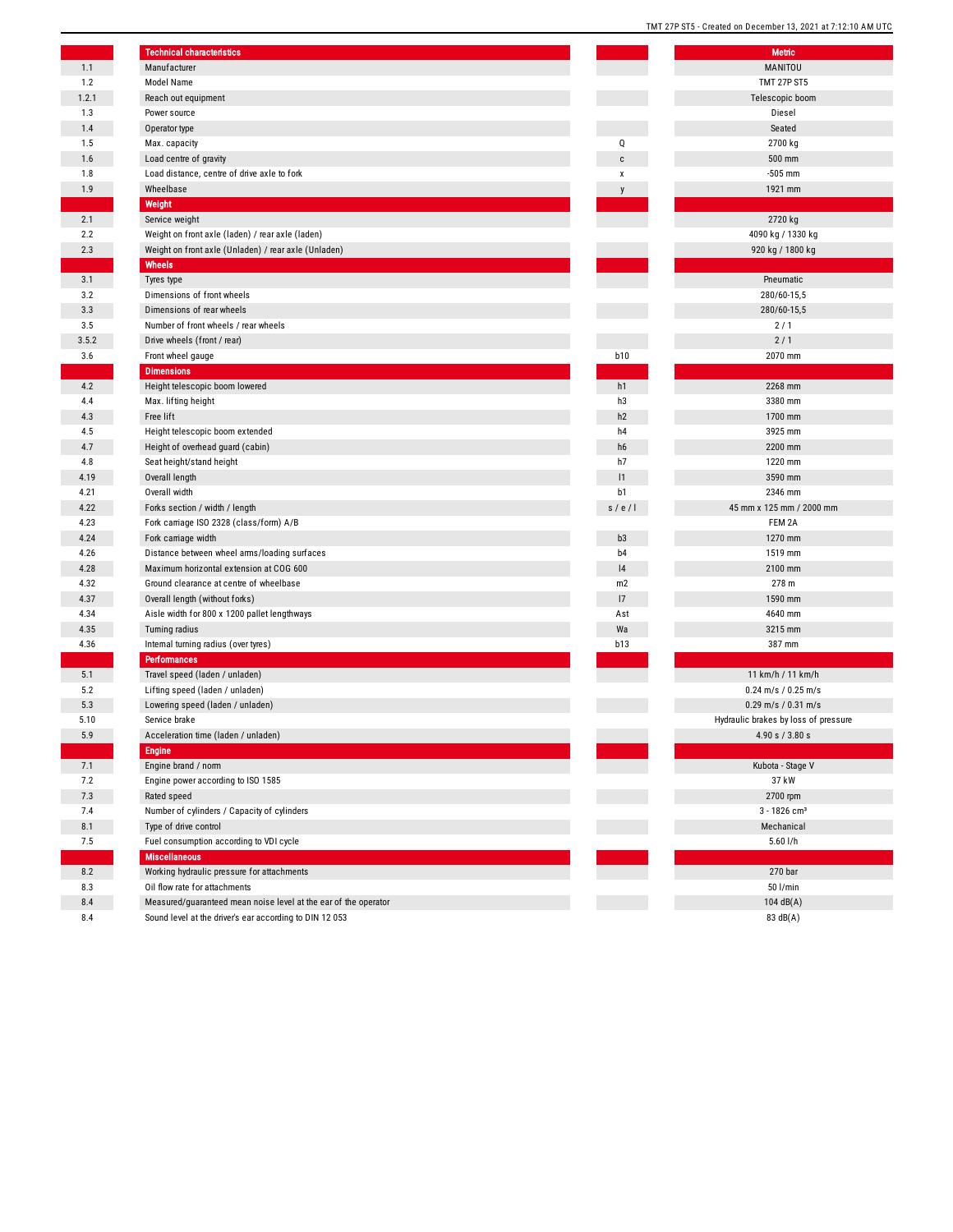## TMT 27P ST5 - Dimensional drawing